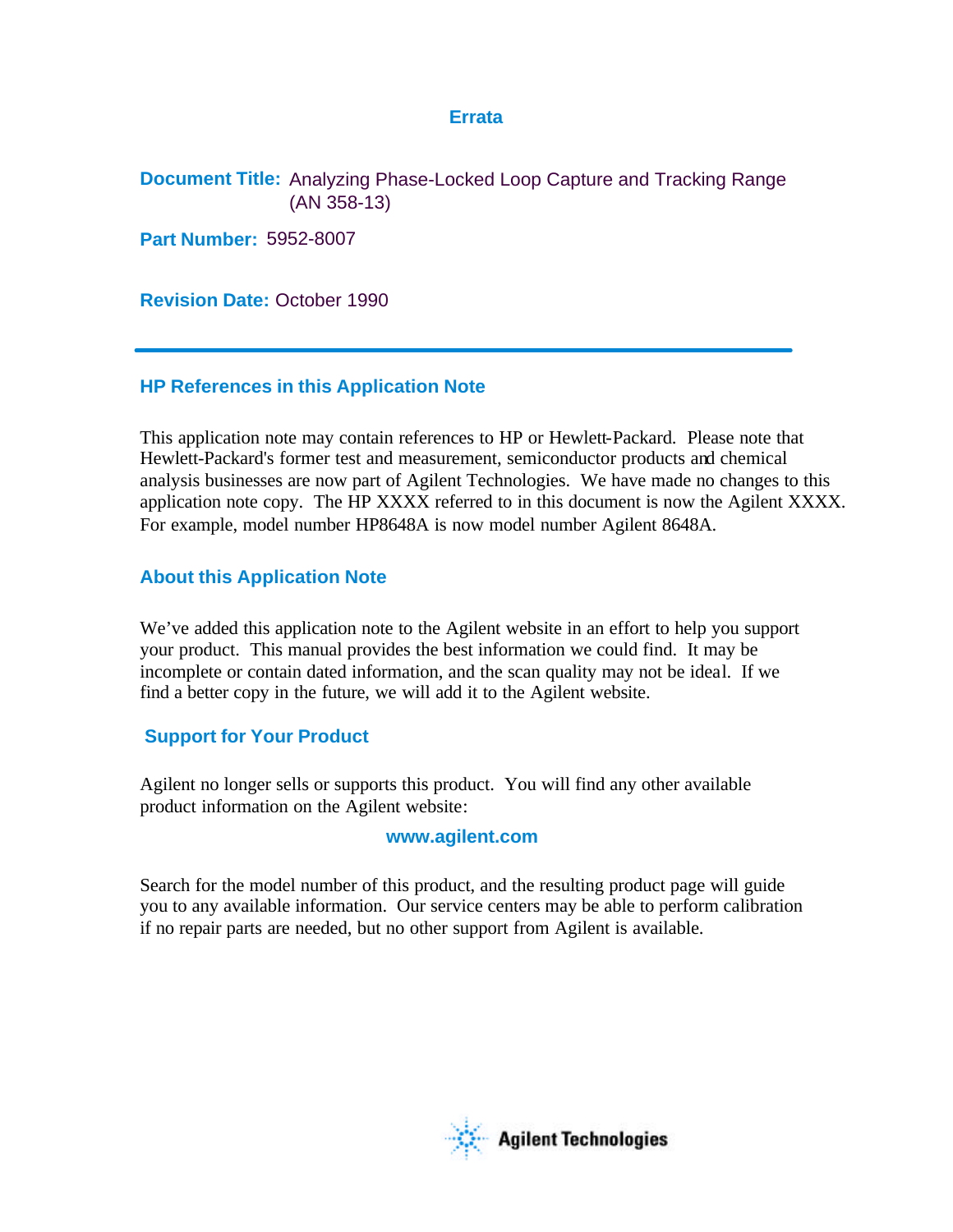# **Application Note 358-13 Analyzing Phase-Locked Loop Capture and Tracking Range**

### **Description**

Phase-Locked Loops (PLL) are common yet essential circuits in many electronic applications. They may be used as narrowband filters to recover signals embedded in noise, or for synchronizing digital transmissions in communication applications. Other traditional uses include frequency synthesizers, demodulators, multipliers and dividers.

A typical loop consists of a phase detector, low-pass filter, voltage controlled oscillator (VCO) and frequency divider (see Figure 1).

### Problem

The analysis of PLLs is challenging. Components can be analyzed individually, but closed loop characterization is often difficult to obtain.

Both transient response and dynamic frequency response are of interest to the analog designer. Ideally, PLL behavior should be characterized under normal operating conditions.

This application note will address methods for analyzing the capture and tracking range of a PLL using the HP 5372A Frequency and Time Interval Analyzer.



Figure 1. Typical phase-locked loop block diagram.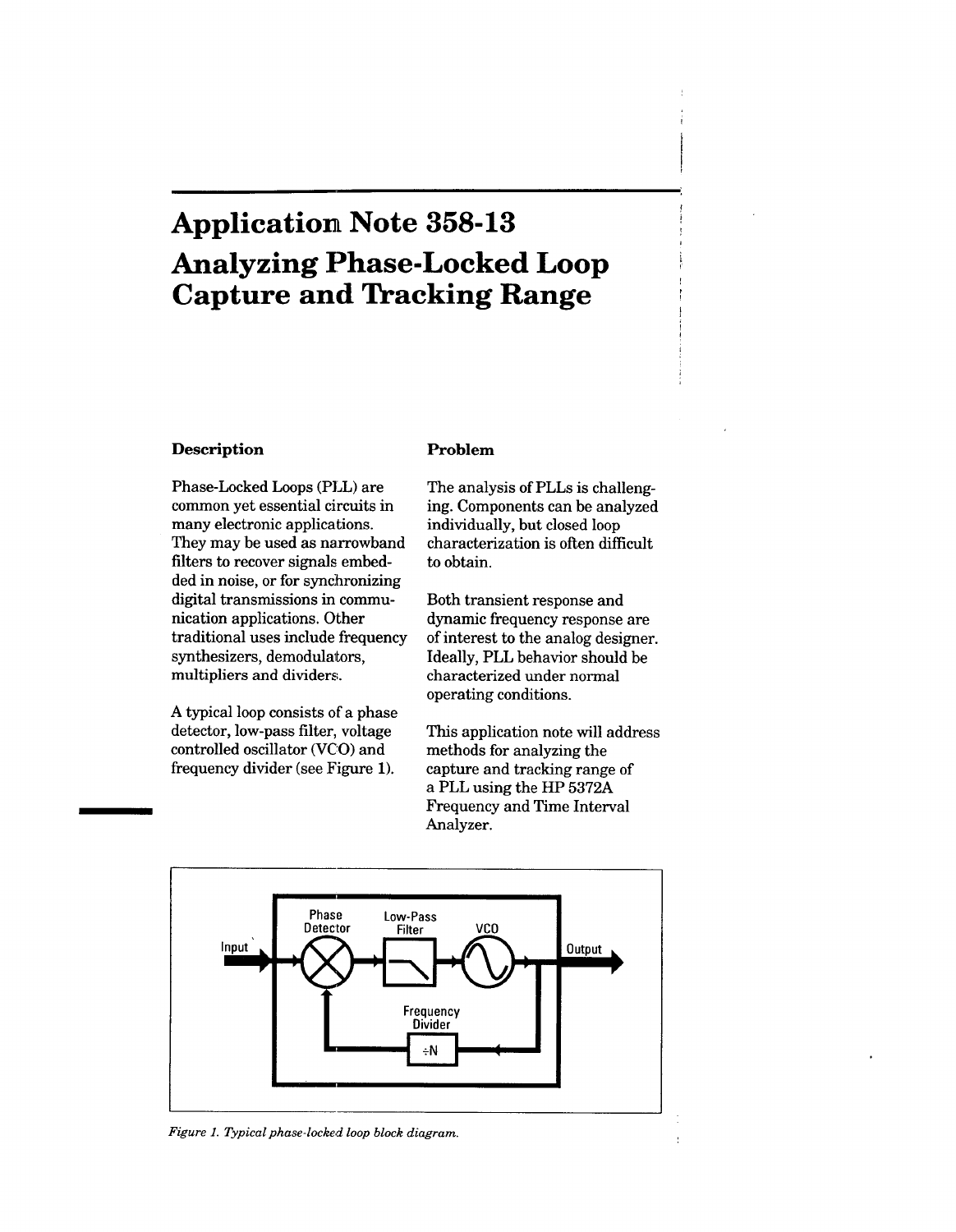



Figure 2. This HP 5372A plot of frequency vs. time shows the capture and tracking range measurement of a PLL.

### Solution

The HP 5372A Frequency and Time Interval Analyzer makes back-to-back frequency or phase measurements as often as every 75 ns. Up to 8191 continuous measurements can be stored in internal memory and shown on the display. Using the HP 5372A's built-in analysis features and flexible measurement arming, it is easy to capture and analyze the transient characteristics of a PLL.

Figure 2 shows a typical plot of a frequency vs. time display showing the capture range of a PLL.

This note describes how to set up and measure the following PLL characteristics:

**Capture Range - The frequency** range over which the PLL can acquire lock.

Tracking Range - The frequency range over which the PLL can maintain lock. Usually greater than or equal to the capture range.

 $\mathbf{1}$ 

- View Phase-Locked Loop capture and tracking range
- Analyze capture transients
- Make high resolution time and phase measurements (200 ps or < 1 degree  $@$  $10 MHz$
- Make measurements without a coherent reference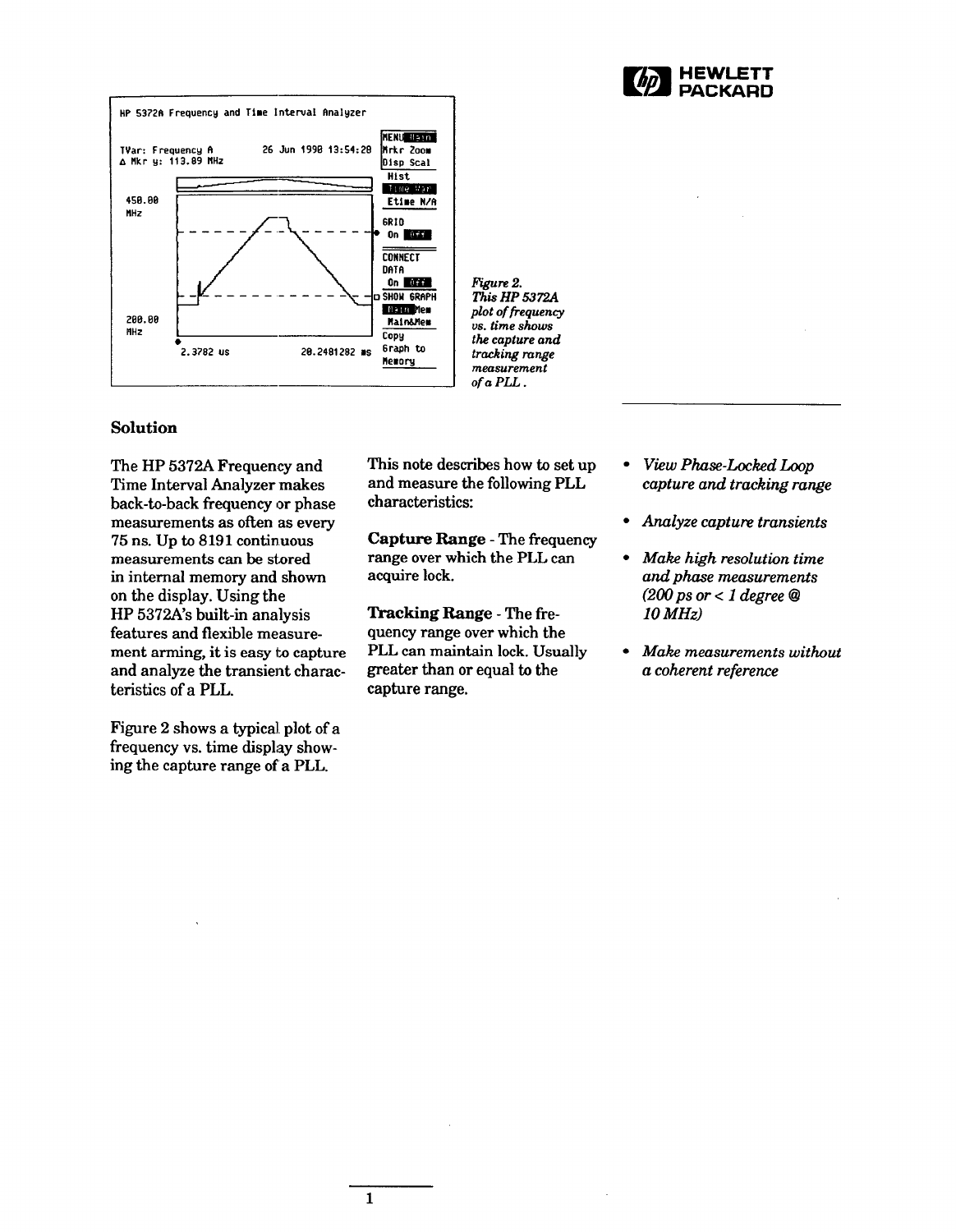# **Measurement Considerations**

The PLL used in this note is part of a frequency synthesizer. The synthesizer can be set in 100 kHz increments from 250 MHz to 410 MHz. The output frequency is fed back through programmable dividers to one input of the phase detector. The other input is a 100 kHz reference (obtained by dividing an accurate 10 MHz crystal reference by 100). The amplified and filtered output of the phase detector provides a signal that changes the frequency of the VCO, forming a feedback system. The feedback forces the VCO frequency to change such that the frequency out of the dividers is phase locked to the 100 kHz reference. See figure 3.



Figure 3. Synthesizer Block Diagram.

To make capture and tracking measurements, the PLL must be forced in and out of lock. This can be accomplished in a variety of ways. In this particular PLL, varying the 10 MHz reference is the easiest way to force the PLL in or out of lock. Performing the tests this way is as valid as changing the VCO frequency and holding the reference constant.

An equipment setup for measuring PLL capture and tracking parameters is shown in Figure 4. The measurements shown here are made by programming the synthesizer to 300 MHz and sweeping the reference frequency linearly from 7 MHz to 14 MHz and back to 7 MHz (sweeping from 7 to 14 MHz forces the loop out of lock). The period of the sweep is 20 ms. It is very important to use a sweep time that is slow enough to eliminate capture transient effects.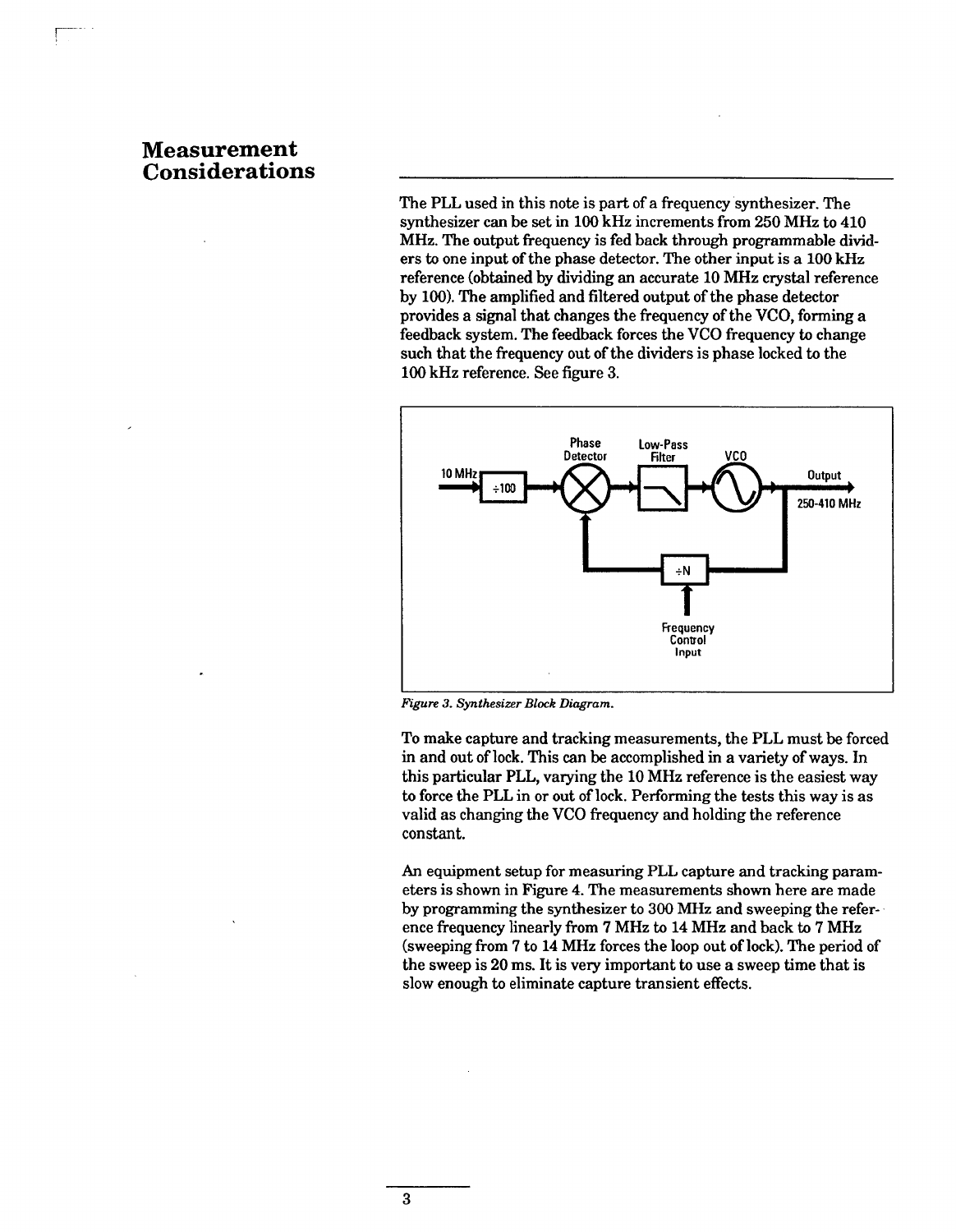

Figure 4. Block diagram of example PLL setup.

The HP 3325A Synthesizer is used as the frequency reference and is connected to the input of the PLL. The output of the PLL is connected to the Channel A input of the HP 5372A. A 1  $\text{M}\Omega$  input pod (HP 54003A) is used to minimize the effects of loading the circuit. In order to synchronize the start of the measurement with the start of the HP 3325A sweep, a trigger signal must be available. For the HP 3325A the Z-blank output from its rear panel coincides with the start of the sweep. It is connected to the External Arm input of the HP 5372A. This will be discussed in more detail in the Measurement Setup part of this note.

To measure the capture and tracking range of this particular PLL. the output frequency will be programmed to 300 MHz. As the input reference is varied from 7 to 14 MHz, the output frequency, due to the nature of the PLL response, will change in an attempt to stay in phase with the reference. The frequency vs. time plot in Figure 5 illustrates the PLL response.

Starting from the left of Figure 5, you can see that the PLL is not following the input signal, so is out of lock. The input frequency here is less than 7 MHz. As the HP 3325A frequency increases from 7 MHz. the PLL acquires lock at 270 MHz and starts to track the changing input frequency. Where the PLL acquires lock is called the lower capture frequency. As the frequency increases further, the PLL tracks, and then finally loses lock, at 410 MHz. This is at the flat spot on the graph. Where the PLL loses lock is the upper frequency of the tracking range. The HP 3325A frequency will finally start to decrease and the PLL will lock again, at 400 MHz. This point represents the upper frequency of the capture range. As the input frequency continues to decrease, the PLL tracks, and then finally loses lock, at 260 MHz. Where it loses lock again represents the lower limit of the tracking range. Note that from a single display, you can easily determine the PLL capture and tracking range.

**Measuring PLL Capture** and Lock Range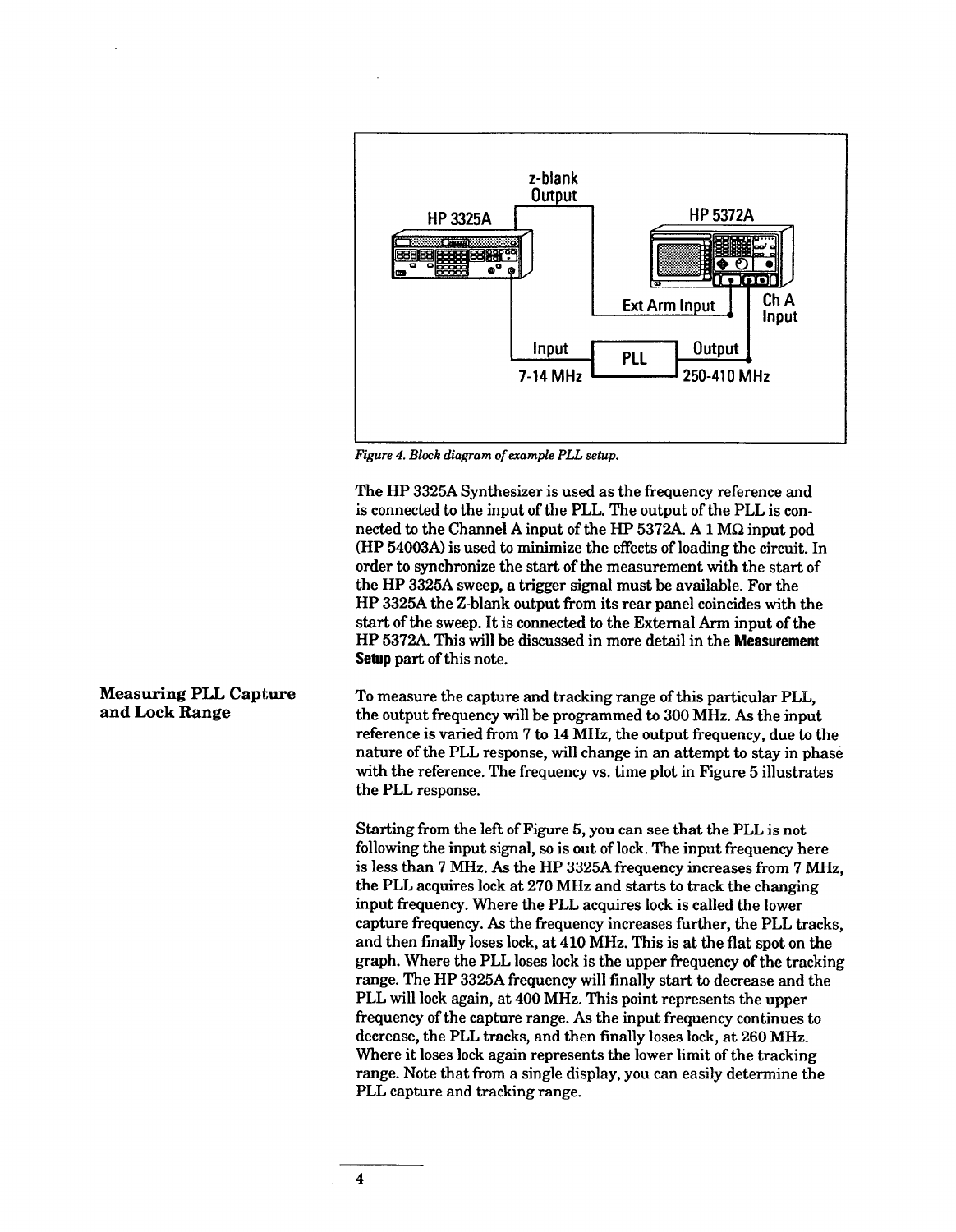

Figure 5 shows where the HP 5372A markers must be placed to measure the capture range.

Figure 5. Measuring the PLL capture range.

Figure 6 shows where the HP 5372A markers must be placed to measure the tracking range.



Figure 6. Measuring the PLL tracking range.

Before setting up the measurement, a few things must be considered

# 1) What is the total measurement time?

For this type of measurement, the measurement time is set by the period of the sweep of the reference frequency. For this example, the total measurement time was about 20 ms.

# **Total Measurement Time = Period of Reference Sweep**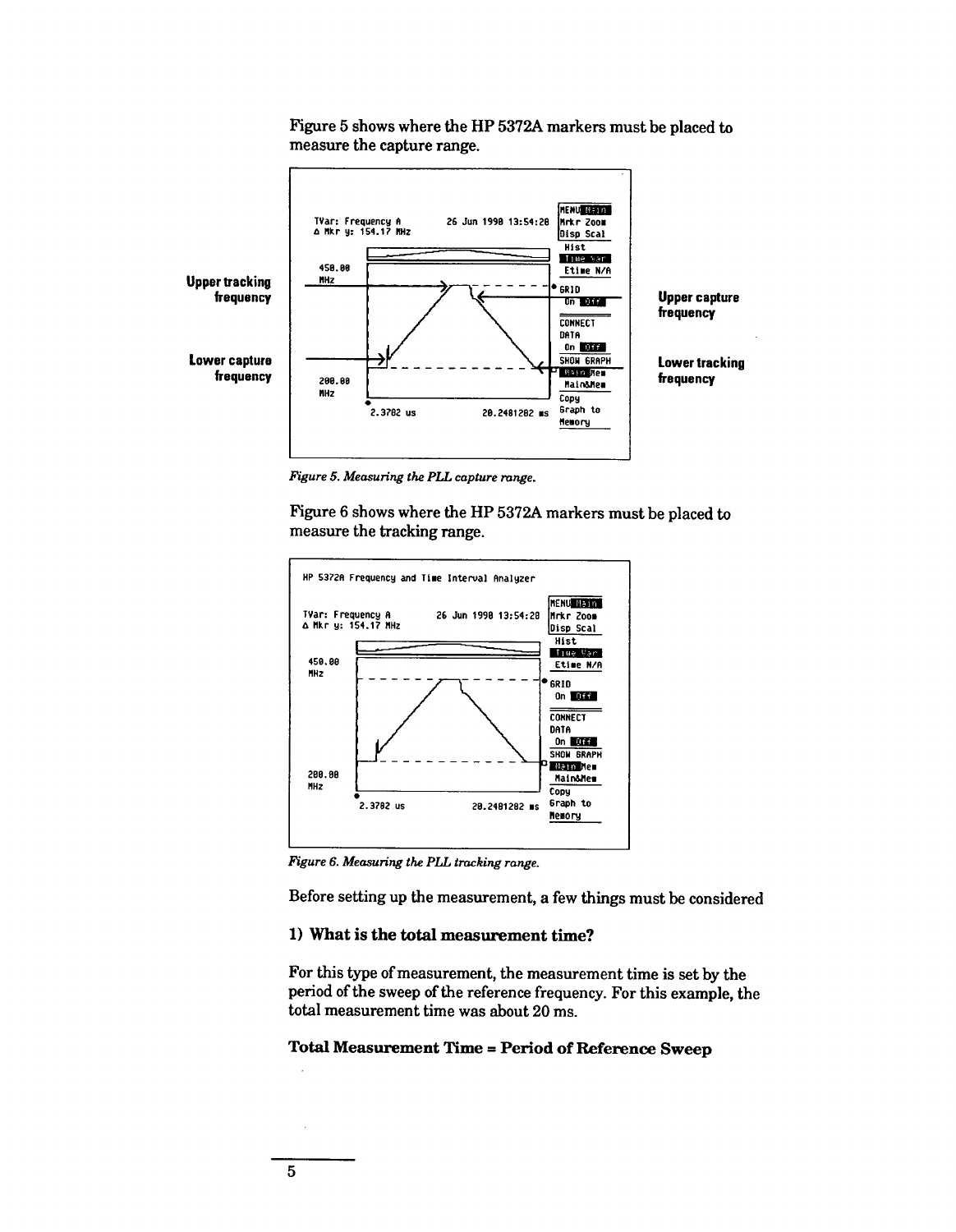### 2) How many measurements and at what sample interval?

The total measurement time is a function of the number of measurements and the length or sample interval of each measurement. The HP 5372A can make up to 8191 measurements with a sample interval as short as 100 ns per measurement.

# **Total Measurement Time = Number of Measurements x Sample Interval**

To obtain the best horizontal (or time) resolution, you would set the sample interval to 100 ns. To get the best frequency resolution (see below), you would increase the sample interval. The maximum interval is 8 seconds. After selecting an appropriate sample interval, and knowing the total measurement time, you can calculate the number of measurements. If the number is greater than 8191, then the sample interval must be increased.

# 3) What frequency resolution is required?

The frequency resolution is defined by the following formula:

# Resolution (Hz) =  $\pm$  ((150 ps) + (1.4 x Trigger Error))/Sample **Interval x Frequency**

For the synthesizer used here, we know it steps in 100 kHz increments. Using the rule of thumb that the resolution of the measurement should be 10 times the desired result, you can solve this equation for the sample interval. Unless your signal is very noisy, or has a low slew rate, you can ignore the trigger error. Remember, the frequency being measured in this example is 300 MHz. For more information on resolution, refer to the HP 5372A Technical Data sheet (Publication number 5952-7997) page 16.

# Sample Interval =  $150 \times 10^{-12} \times 300 \times 10^{6}/10{,}000 = 4.5 \text{ }\mu\text{s}$

Plugging in 4.5 us into the total time equation, you can determine the number of measurements:

### Num of Meas =  $20 \text{ ms}/4.5 \text{ }\mu\text{s} = 4444 \text{ meas.}$

To make sure you capture all of the data, round the number of measurements up to 4500.

Now you are ready to set up the HP 5372A.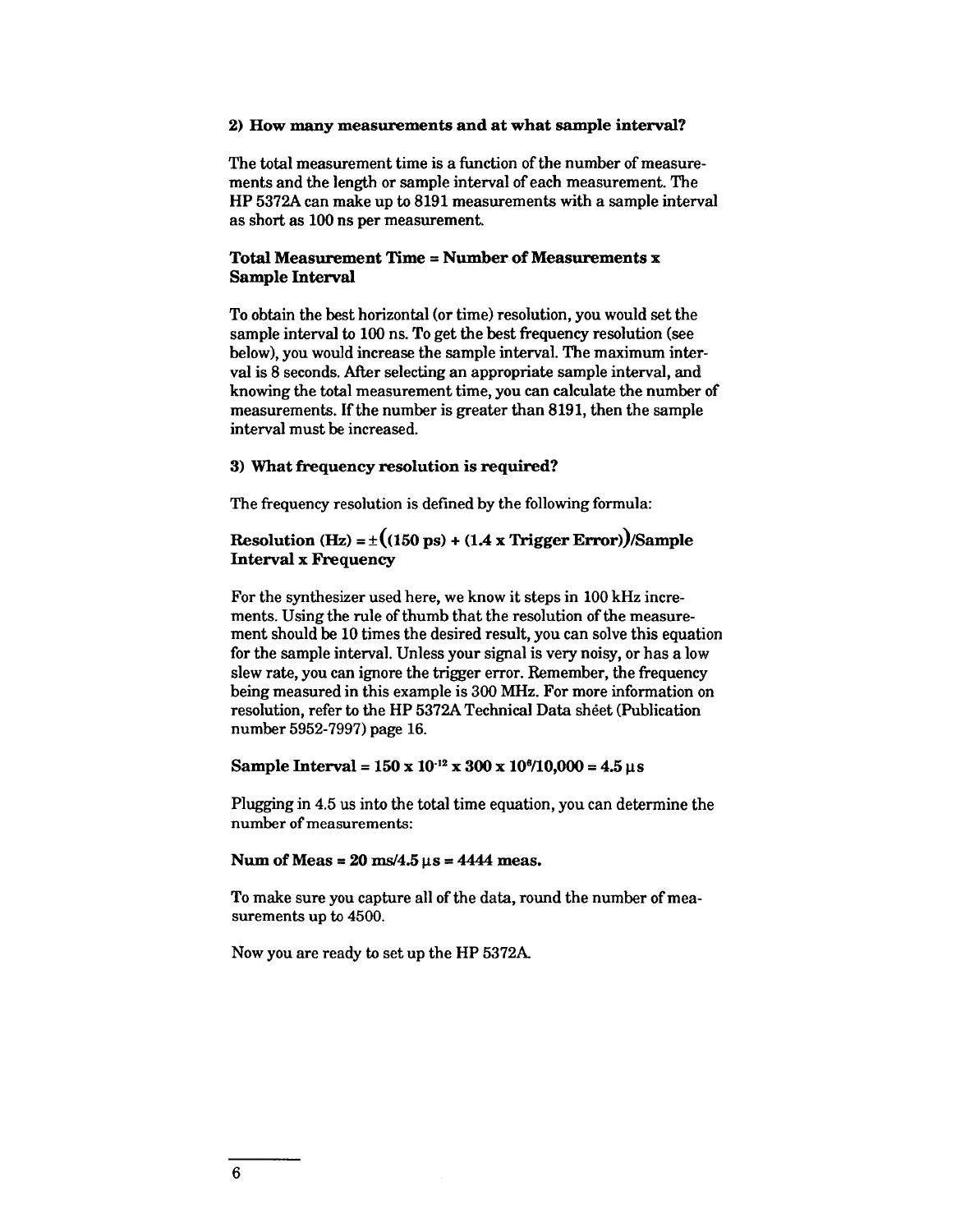# **Measurement Setup**

# **Function Menu**



# 1. Preset

Start the setup process by pressing the green Preset hardkey. Preset puts the HP 5372A into its default state and brings up the FUNC-TION menu. It is good practice to preset the HP 5372A when beginning a new measurement setup. Next, put the instrument into the single measurement mode. In single measurement mode the HP 5372A acquires one block of data and then stops the acquisition process. Enable the single mode by pressing the Single/Repet key. The LED next to this key should be illuminated. Now, whenever you want to start a new measurement, just press the Restart key.

### 2. Select the Measurement Function

To move around in any of the menus, you will move a highlighted cursor using the arrow keys. The arrow keys are located to the right of the CRT in the area labelled CURSOR/SCROLL. To change the value of a field, move the cursor and highlight the desired field. The choices for that field will then be visible in the softkey menu at the right edge of the CRT. For this PLL measurement, you will be measuring the frequency on channel A. Use the arrow keys to move the cursor to the Measurement field. At the right of the CRT you will see a list of measurements. Press the softkey next to Frequency. Move the cursor to the Channel field and select A. Figure 7 shows the Function menu at this point.



Figure 7. Function Menu.

3. Select the Number of Measurements and Arming Mode From the discussion on page 6, you know that 4500 measurements are required to measure the PLL. Move the cursor to the meas field and enter 4500. Do this by typing 4500 from the numeric keypad and then pressing the **Enter** hardkey. Whenever a numeric value is changed using the keypad, make sure you press the **Enter** key or the softkey unit terminators.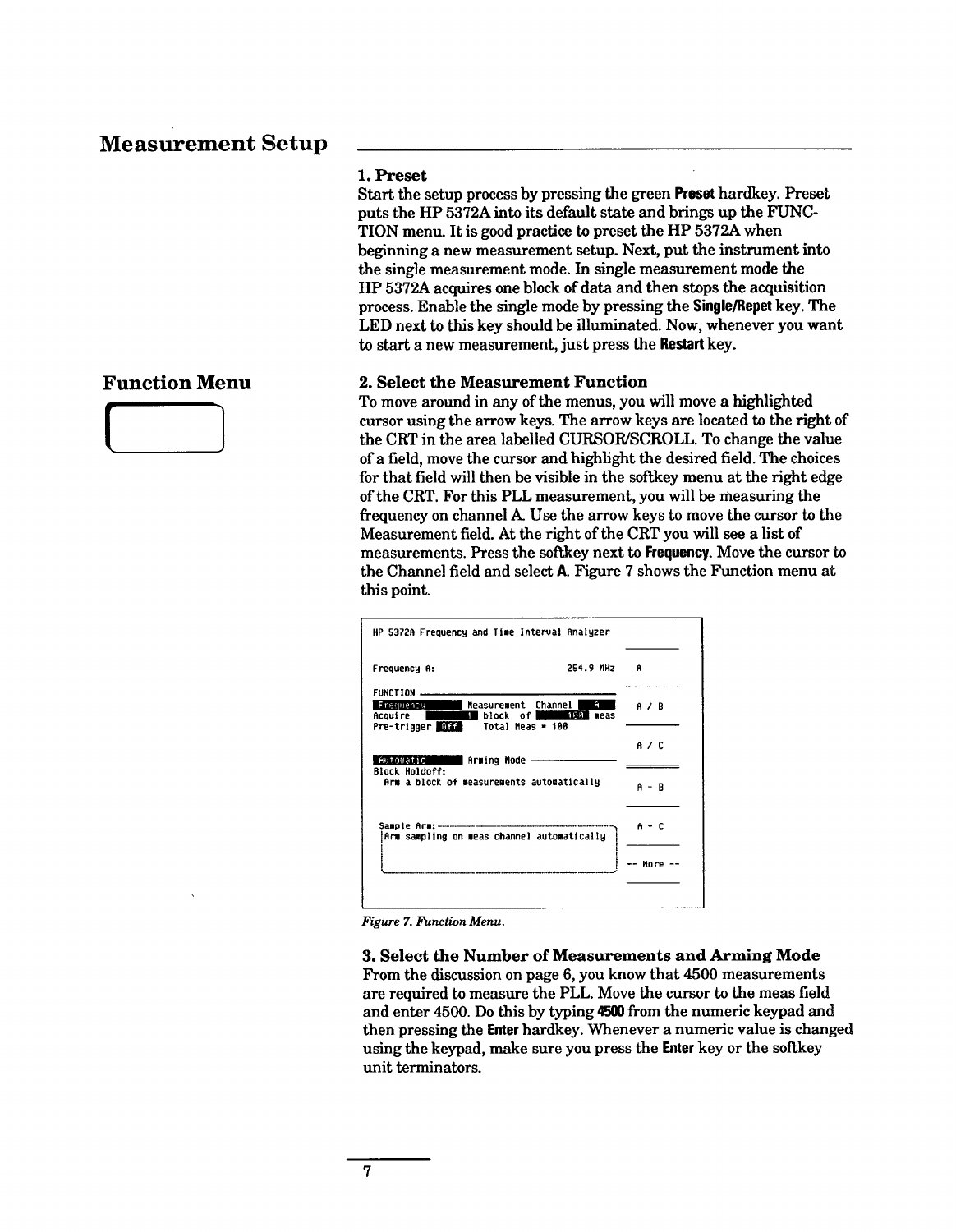The HP 5372A provides a number of arming modes which allow you to control how and when the HP 5372A starts and stops taking data. You can specify when a block of measurements begins as a holdoff condition, and how often measurements are acquired within a block by sampling.

In this note, Edge/Interval arming is used. This means that the HP 5372A will begin to gather data at the first edge following an edge on the External Arm input. It will use a specified interval for each measurement. The measurement process stops when the specified number of samples (in this case 4500) are collected.

For this measurement, the HP 5372A will wait until the HP 3325A starts a sweep, which is indicated by a negative edge from the Z-blank output of the HP 3325A. The Z-blank output is connected to the HP 5372A External Arm input. Once the sweep starts, the HP 5372A will make a frequency measurement every 4.5 us.

Move the cursor to the Arming Mode field. Press the topmost softkey until **Hld/Samp** is highlighted. Next, you will set up the condition for the External Arm signal. Press the softkey labelled **Edge/Interval**. This means holdoff (Hld) using a specified signal **Edge** and sample (Samp) on specific Intervals. Move the cursor to the edge field and select the Neg edge. Move the cursor to the next field and select Ext Arm.

Select the sample interval by moving the cursor to the sample arm field and enter 4.5 µs. Do this by entering 4.5 from the keypad and pressing the  $\mu$ s softkey. This sets the HP 5372A to make a frequency measurement every 4.5 µs. It is analogous to the gate time found in conventional frequency counters, except that the measurements are back-to-back and continuous.

This completes the setup for the FUNCTION menu. No other fields in this menu need to be modified. See Figure 8 for the completed menu.

|                                                                                                                      | HP 5372A Frequency and Time Interval Analyzer                                                   |  |
|----------------------------------------------------------------------------------------------------------------------|-------------------------------------------------------------------------------------------------|--|
| Frequency A:                                                                                                         | 255.59 MHz                                                                                      |  |
| FUNCTION                                                                                                             |                                                                                                 |  |
| Frequency<br>Acquire <b>Description</b>                                                                              | Measurement Channel  <br>Ĥ<br>1 block of 4598<br>neas<br>Pre-trigger Off Total Meas = 4,500     |  |
| Edge/Interval Arming Mode -<br><b>Block Holdoff:</b><br>After that edge of that arm ,<br>Arm a block of measurements |                                                                                                 |  |
|                                                                                                                      |                                                                                                 |  |
|                                                                                                                      | Following the block arming condition,<br>Arm sampling on meas channel after<br>4.5 us intervals |  |
|                                                                                                                      | Acquisition Time/Block = 20.2508 ms                                                             |  |
|                                                                                                                      |                                                                                                 |  |

Figure 8. The completed Function Menu.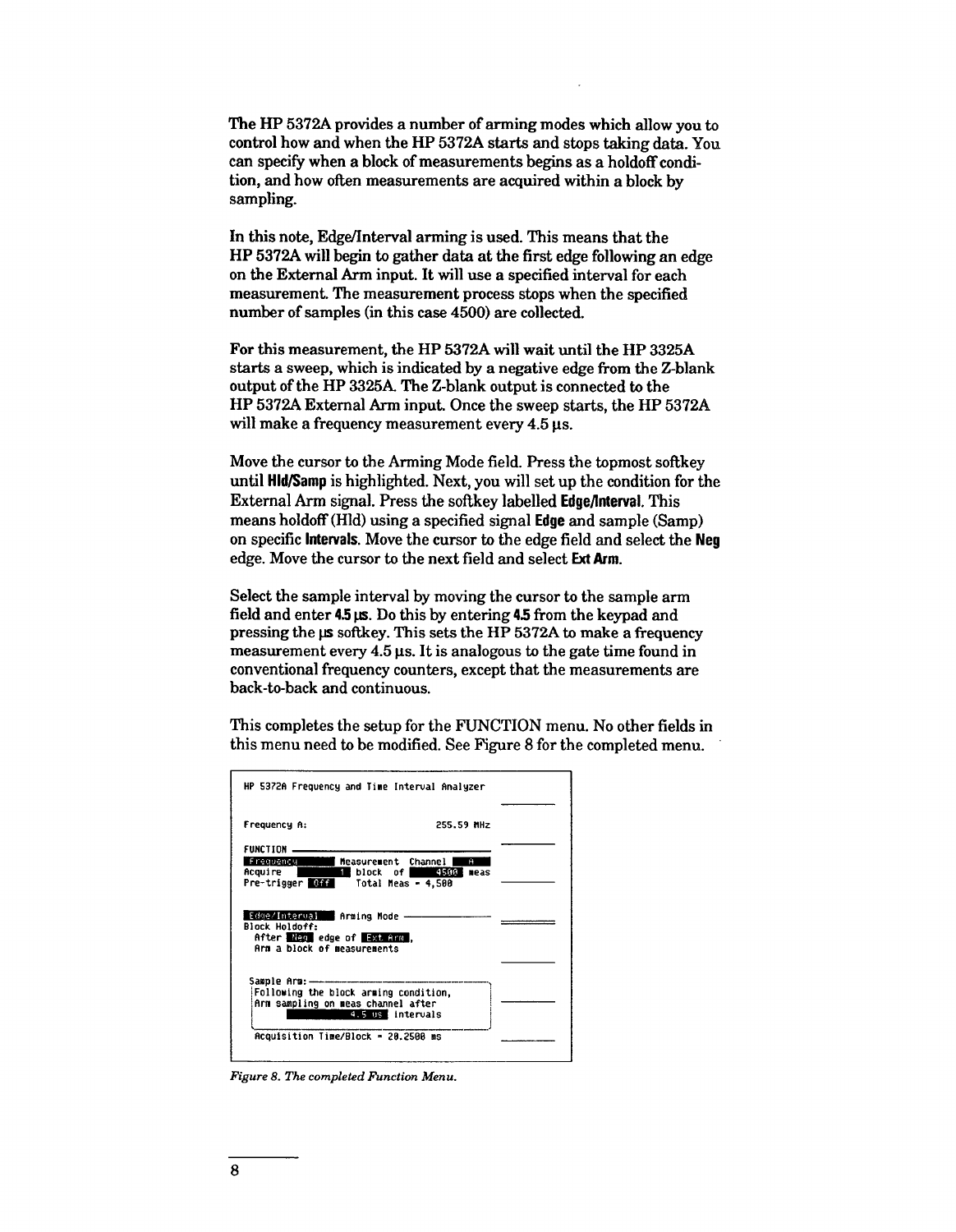# **Input Menu**

The HP 5372A records the time of "threshold level crossings" on the input channel. For example a threshold level may be 0.0 volts on a rising edge. The threshold level is set up in the INPUT menu. Press the input hardkey. Move the cursor to the Input Channels field and select Separate input channels to keep the input channels independent. For this measurement, only channel A and the External Arm input must be modified. Move the cursor to the Chan A field and enter respectively, Pos, Manual, and 30 mV. Pos slope sets the channel to measure a positive (rising) edge. Manual mode instructs the HP 5372A to use a trigger level voltage entered by the user, in this case 30 mV. 30 mV was used here because the signal had some noise around 0 volts. The HP 5372A also has the ability to automatically determine the trigger level. However, the input frequency must be between 1 kHz and 200 MHz. In this example, the frequency is above 200 MHz.

The External Arm signal conditions must also be set. Move the cursor to the Ext Arm Level input. The signal from the HP 3325A is a TTL level. Press the softkey labelled TTL Preset.

Nothing else in this menu needs to be changed. However, if the input signal were very noisy, the Hysteresis on channel A could be changed from Min to Max. Figure 9 shows the input menu.

| Frequency A:                            |                          | 255.60 MHz       | 8 V               |                   |
|-----------------------------------------|--------------------------|------------------|-------------------|-------------------|
| <b>INPUT</b><br>Separate Input Channels |                          |                  | <b>TTL Preset</b> |                   |
| Trigger Event:                          |                          | C 1.4 V]         |                   |                   |
|                                         | Mode<br>Slope            | <b>Level</b>     |                   | <b>ECL Preset</b> |
| Chan A: <b>Pas I</b>                    | Hanual                   | 30 mV            |                   |                   |
|                                         | Chan B:   Pas   Bal Auto | $50 - 2$         | ΘV<br>E           | [-1.3 V]          |
| Chan C: POS                             | <b>MANUAL</b>            | 8 V              |                   |                   |
| Ext Arm Level                           | 1.40                     | v                |                   |                   |
|                                         | Channel A                | Channel B        | Channel C         |                   |
| Input Pod                               | HP 54003A                | <b>HP 548820</b> |                   |                   |
| <b>Impedance</b>                        | 1 Mo                     | ء 58             | 58 o              |                   |
| Bias Level                              | <b>GND</b>               | GNO              | 6ND.              |                   |
| Attenuation                             | 1:1                      | 1:1              | 8. 2.             |                   |
| Hysteresis                              | – Hin                    | N In             |                   |                   |
|                                         |                          |                  |                   |                   |

Figure 9. The Input Menu.

# **Instrument State**

This completes the setup for a PLL capture and tracking range measurement. To save this setup in the HP 5372A non-volatile storage memory, press the Save hardkey and then 1. If the HP 5372A CRT displays a message indicating that the register is write protected, press the lnst State hardkey and either select a register that is not protected or turn off the protection and press **Save** and then 1 again. To recall this setup at a later time, press Recall and then 1.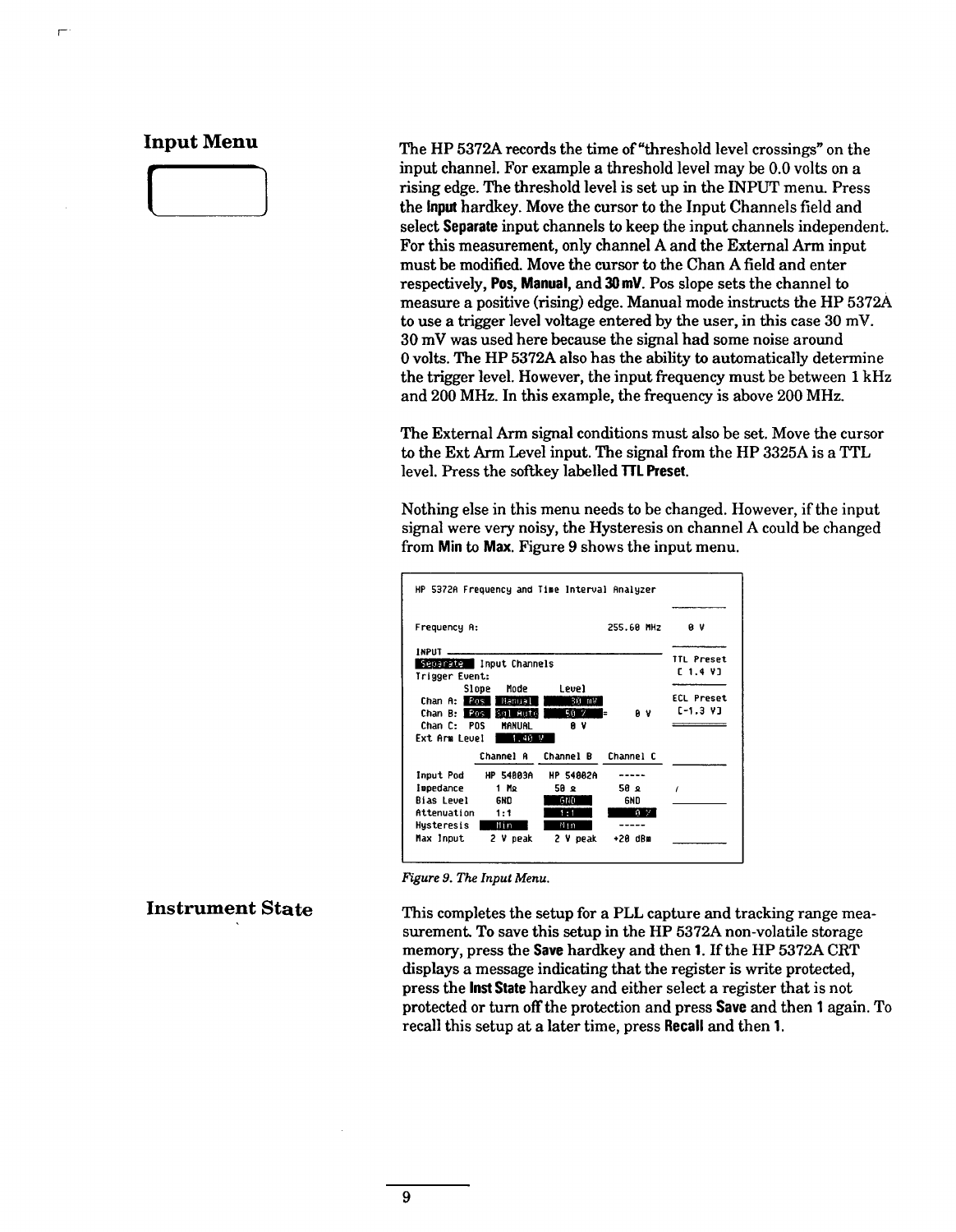# **Measurement Results**

# **Graphic Results**



Press the Restart hardkey to acquire a new block of measurements.

To see the PLL results, press the **Graphic** hardkey. The first time you enter graphics, the HP 5372A may display a histogram. A histogram is not particularly useful for this measurement. For PLL measurements, use the frequency vs. time graph to examine the data. Press the top softkey until Main is highlighted. Press the second softkey from the top until Time Var is highlighted. You should now see a frequency vs. time display. From this display, you will be able to determine the capture and tracking range of the PLL. Figure 10 shows the display.



Figure 10. PLL capture and tracking range measurement.

Notice that the display has two graphs. The smaller rectangle above the main graph is the panorama display. It always displays all of the data collected. When the main graph is zoomed in, a thick underline will appear beneath the panorama, indicating which part of the data is being viewed.

The topmost softkey controls the selection of the graphics menus. There are five different choices. Press this softkey five times to review the menu options.

You may find the display is easier to interpret when the data is connected. Press the CONNECT DATA softkey until On is highlighted. This simply draws a line between adjacent data points.

# 1. Using the HP 5372A Markers

Capture and tracking range can be determined using the display markers. The HP 5372A has four markers. There are two markers that move along the time axis. They are indicated as  $\rightarrow \square$  and  $\rightarrow \bullet$ .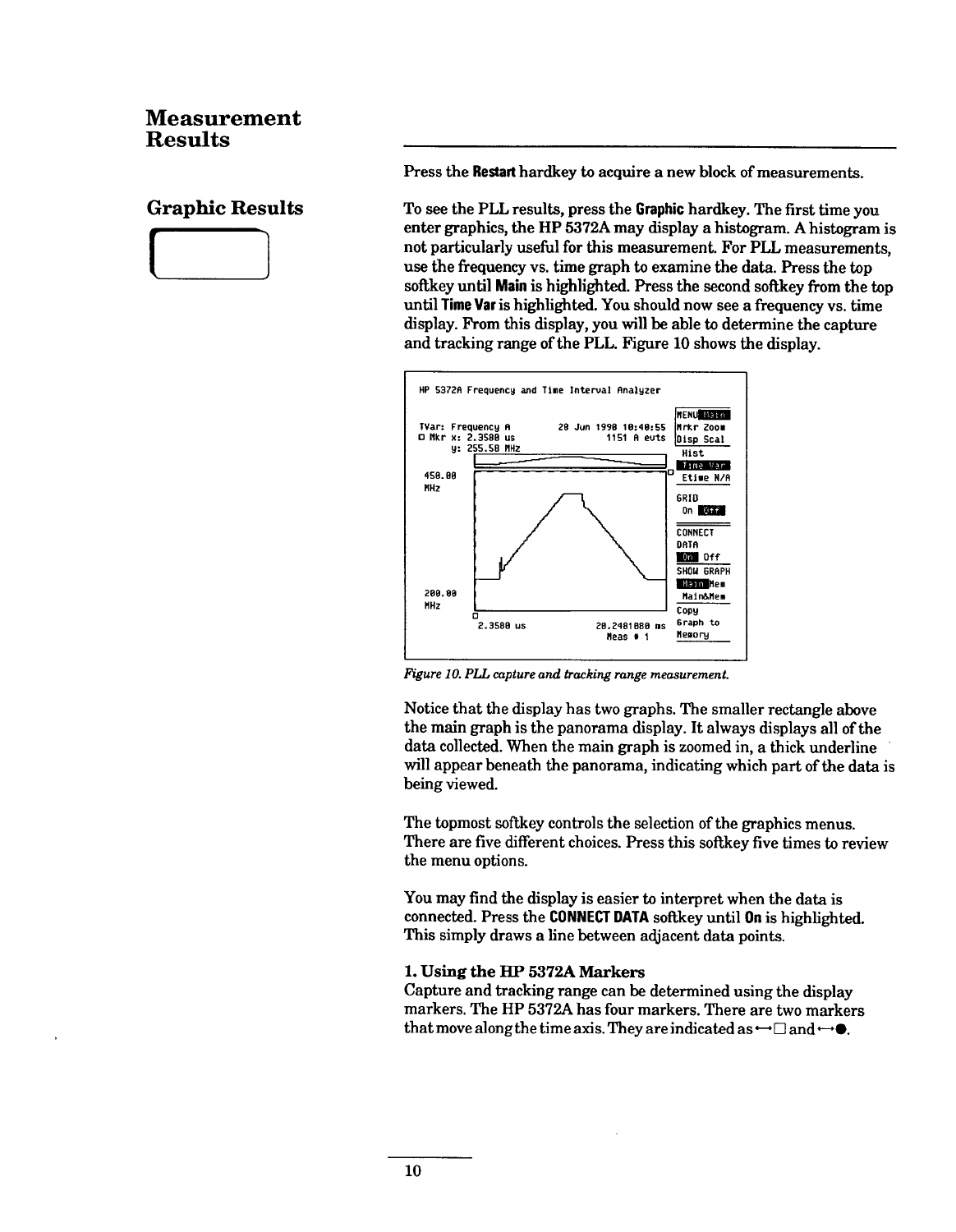The other two markers move along the frequency axis and are indicated by  $\mathbf{l} \Box$  and  $\mathbf{l} \bullet$ . Note that the arrows indicate the direction the markers move on the display. Only one of the markers can be moved at a time, but all four are visible on the display. The markers are moved by turning the knob.

To get to the marker menu, press the MENU softkey until Mrkr is highlighted. The softkeys now show the marker options. By pressing the key labelled --- More-, additional marker options are displayed.

To measure the capture range, you will use the I markers. Press the MARKER ORIENT softkey to activate the I markers. Turn the knob to move the  $I\Box$  marker to where the PLL attains lock as the frequency increases. As you turn the knob, the marker value is displayed in the upper left corner of the main display. Figure 11 shows the marker positioned at the lower PLL capture frequency, in this case 279.17 MHz.





Figure 11. Lower capture frequency.

You will use the other horizontal marker to determine the upper capture frequency. Press the **MARKER** softkey to activate the  $\phi$ marker. Move it to where the PLL attains lock when moving from a higher to lower frequency. Figure 12 shows the marker placed at the higher capture frequency, in this case, 383.33 MHz. Notice that the value displayed in the upper left corner has the appropriate symbol to identify the marker that is currently active.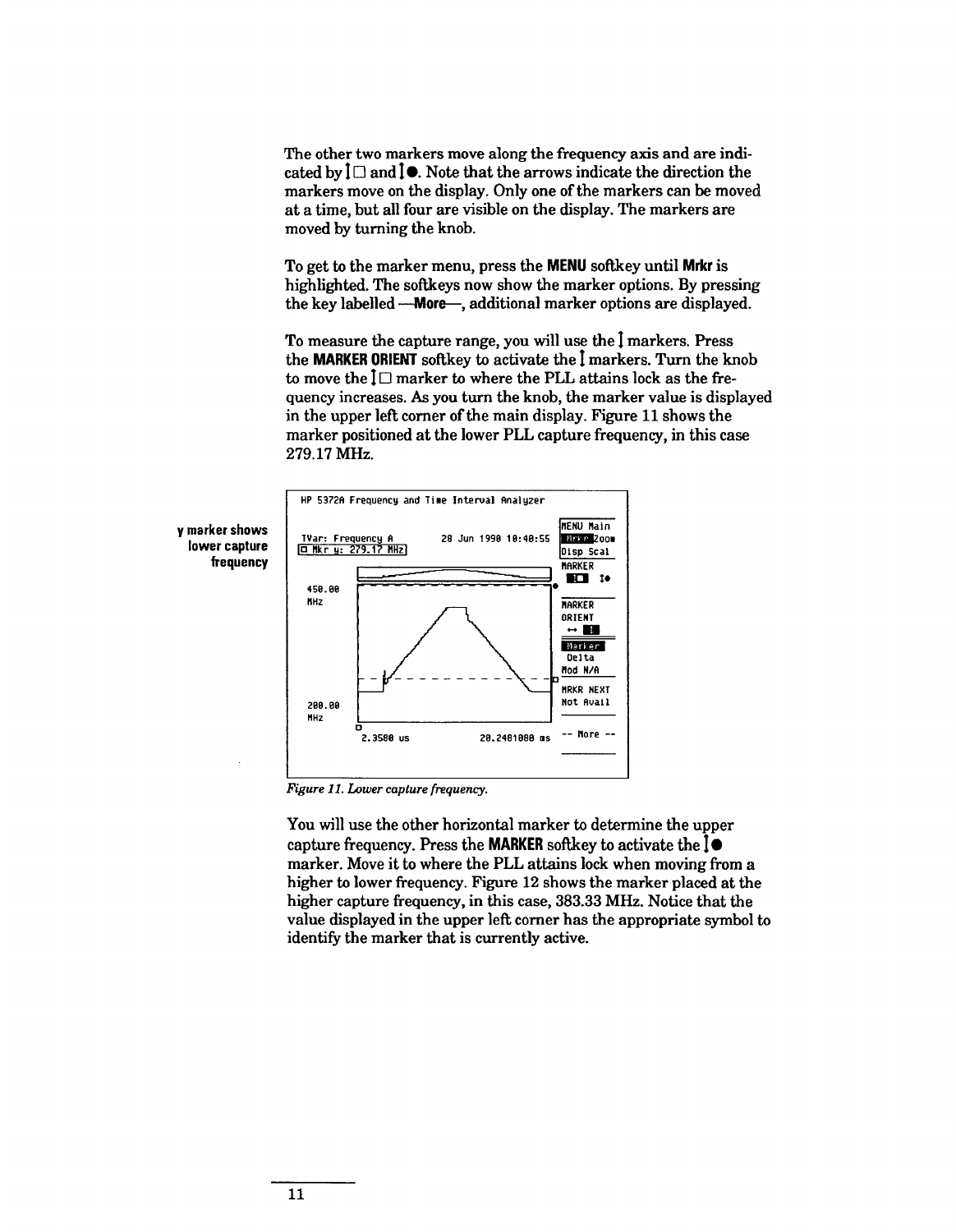

Figure 12. Upper capture frequency.

To determine the capture range, find the difference between the two markers. This is done by using the delta marker feature. Press the fourth softkey from the top until Delta is highlighted. The delta frequency is displayed in the upper left corner of the main display. Figure 13 shows the delta frequency measurement. For this PLL, the capture range is 104.17 MHz.



Figure 13. PLL capture range.

To determine the tracking range, the markers need to be repositioned. Press the fourth key from the top until Marker is highlighted. Now the value in the upper left of the display shows the marker value, and not delta marker value.Turn the knob to move the l● marker to where the PLL loses lock due to an increase in frequency. Figure 14 shows the upper tracking frequency of 409.72 MHz.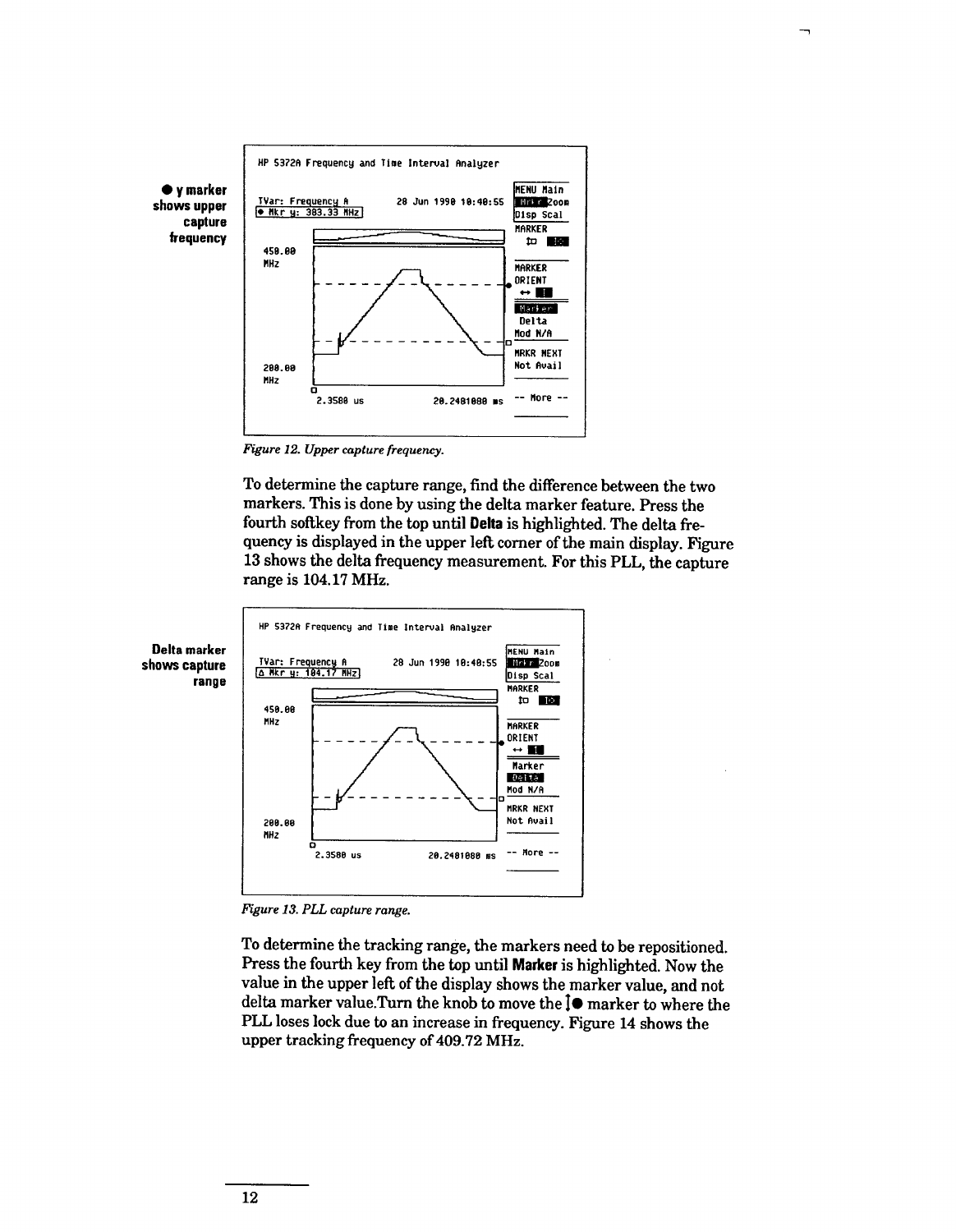

Figure 14. Upper tracking frequency.

Use the other marker to find the lower tracking frequency. Press the **MARKER** softkey to select the  $\overline{\mathbf{l}}$  marker. Move it to where the PLL loses lock due to a decrease in frequency. Figure 15 shows the marker positioned at the lower lock limit of 255.56 MHz.

Another way to position the markers at the limits of a waveform is to use the Move 1<sup>o</sup> Marker to Maximum and Move 1<sup>o</sup> Marker to Minimum features. Press the --- More-softkey to see the menu containing these softkeys. Press the --- More-softkey to return to the original marker menu.



Figure 15. Lower tracking frequency.

To determine the tracking range, find the difference between the two markers. This is done by using the delta marker feature. Press the fourth softkey from the top until Delta is highlighted. Figure 16 shows the delta frequency measurement. For this PLL, the tracking range is 154.17 MHz.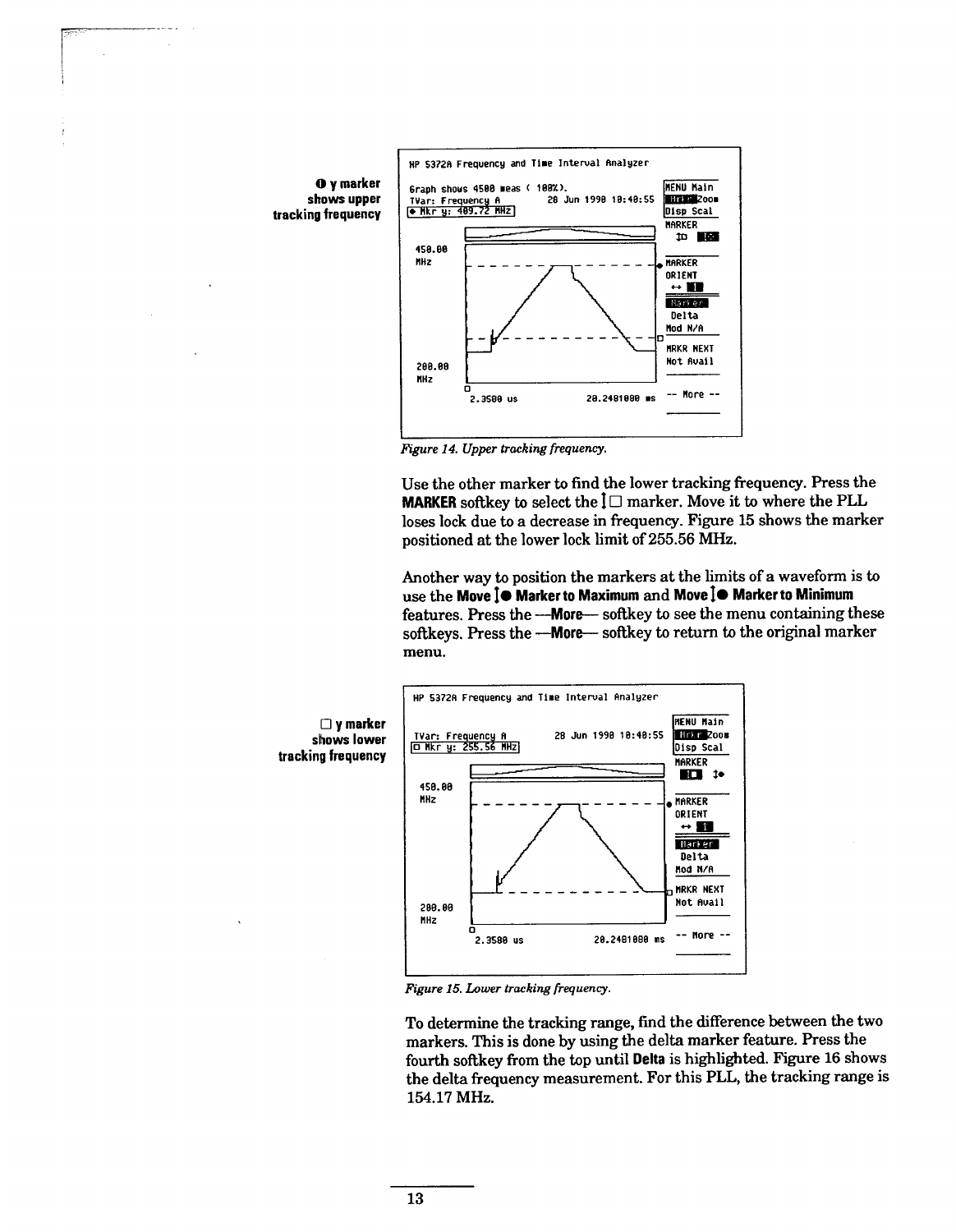

Figure 16. PLL tracking range.

# 3. Zooming in on the Display

By zooming in on the display, more detail about PLL transients can be observed. Before going to the zoom display, press the fourth softkey from the top until Marker is highlighted. This way, you will see the value of the marker, not the delta between markers. Press the MENU softkey until Zoom is highlighted. The softkeys show the options in the zoom menu.

Notice that when the PLL locks at the lower frequency there is a step and some overshoot. Use the zoom feature to examine it more closely.

Press the MARKER ORIENT softkey until the  $\rightarrow$  marker is highlighted. Press the MARKER softkey until the  $\rightarrow \square$  marker is highlighted. Use the knob to move the marker over by the transient. Figure 17 shows the marker placed for zooming.



Figure 17. Ready to zoom around marker.

around this marker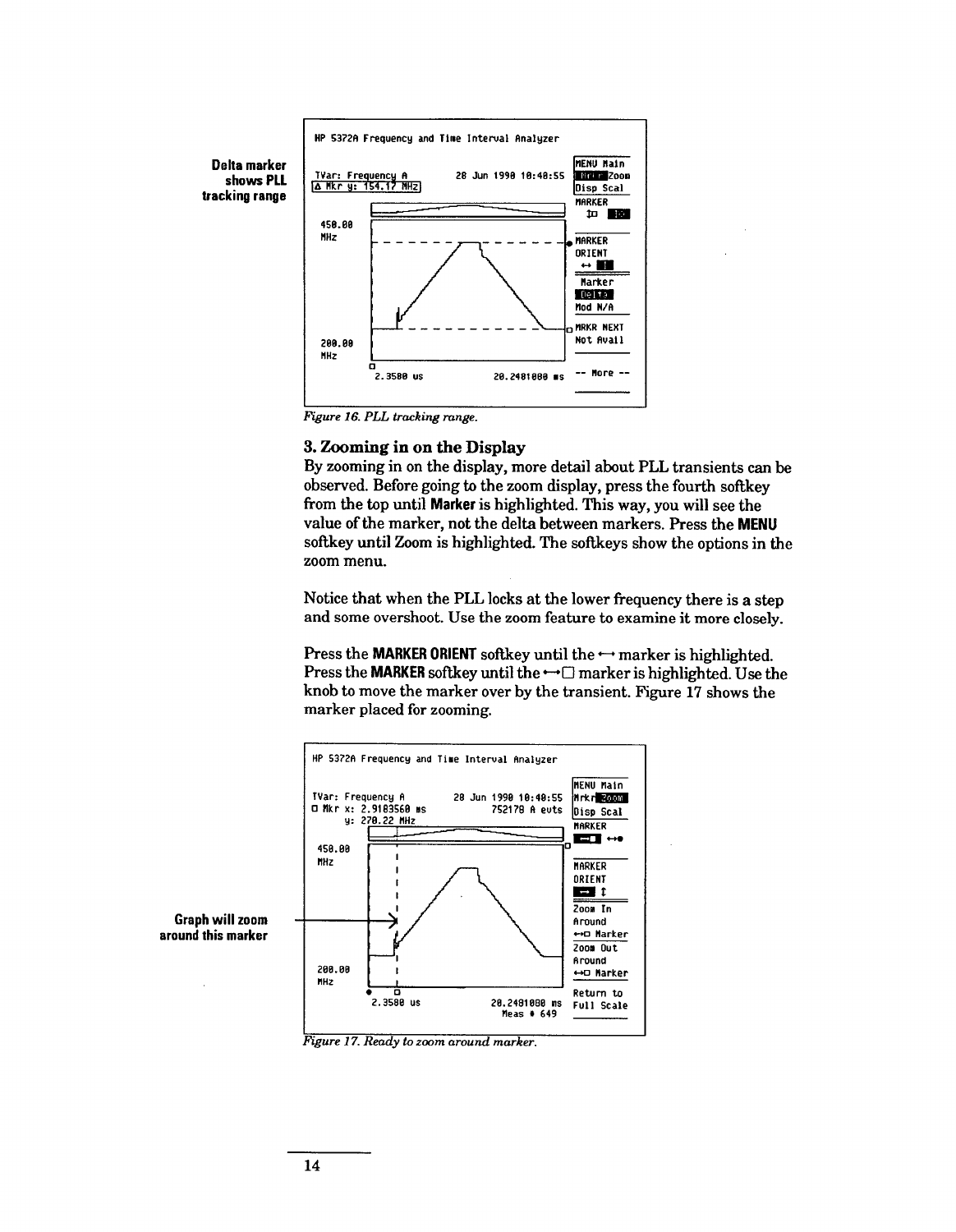Press the Zoom in around  $\rightarrow \square$  Marker softkey a few times, until sufficient detail is revealed. Figure 18 shows the zoomed in display.



Figure 18. Zooming reveals more of the capture transient.

Using the delta marker feature, you can find out how long the capture transient lasts. Press the MENU softkey until Mrkr is highlighted. Press the **---More** softkey until a softkey labelled **Move**  $\rightarrow \bullet$  to  $\rightarrow \square$  **Location** is highlighted. Press this softkey. This brings the other marker to the zoomed-in part of the display. You may not see both markers, because one is on top of the other. Turn the knob to see them both. Turn the knob to move the  $\rightarrow \Box$  to the start of the transient. Select the other marker and move it to where the display starts to move smoothly upward. Press the -- More-- softkey. Press the fourth softkey from the top until Delta is highlighted. At the top left of the display the length of this locking transient is shown. Figure 19 shows the markers and the delta time measurement, 647.9998 us.





Figure 19. Capture transient time.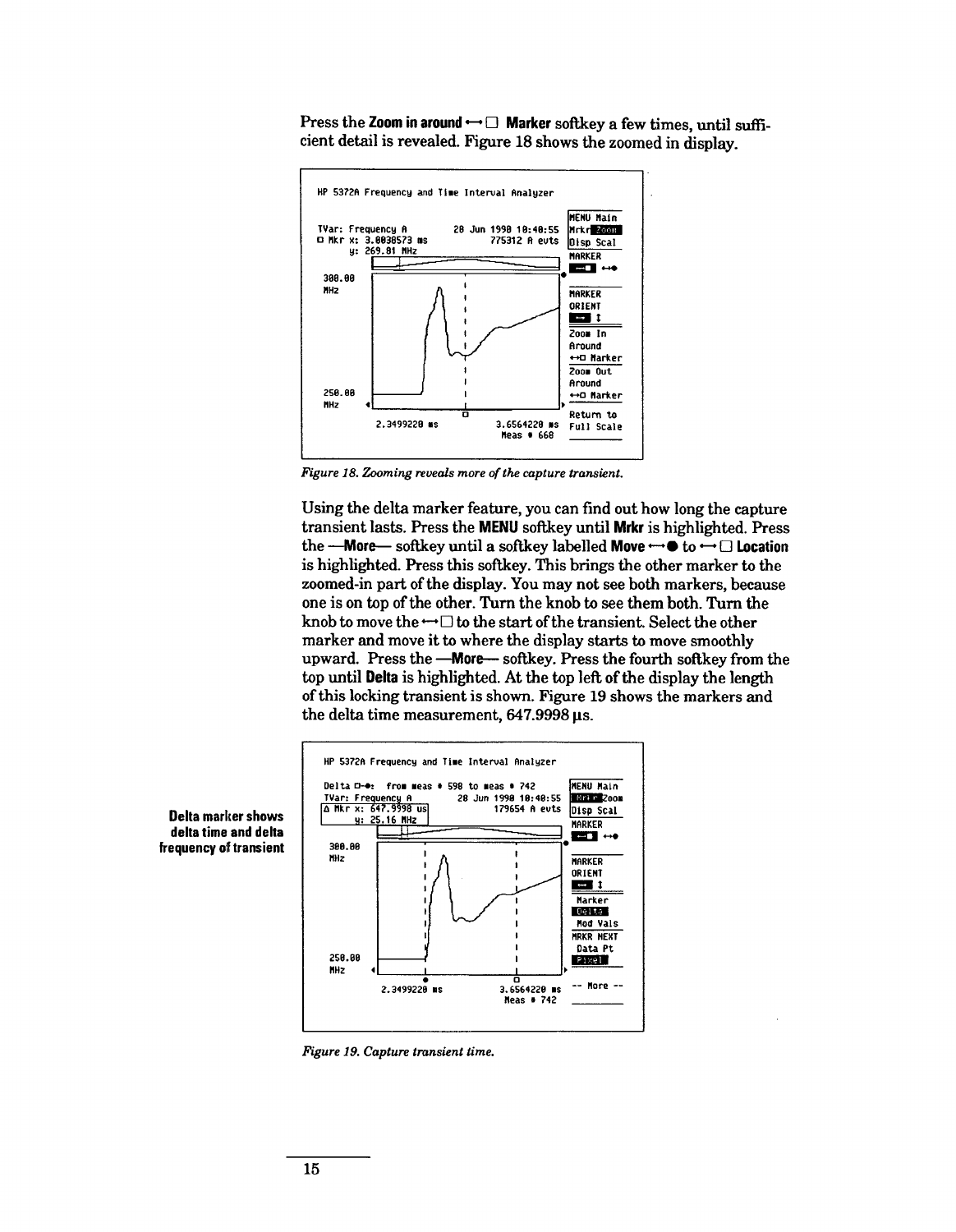# **HP 5372A Advantages**

# **For Further Information**

The HP 5372A offers many features that make PLL capture and tracking range measurements possible. Features that most influence the success of a PLL measurement are:

- Measure PLL capture and tracking range in a single shot using the continuous measurement capability of the HP 5372A.
- 8k Measurement Memory allows you the most flexibility when determining measurement tradeoffs of resolution, timing and transient effects.
- Time Variation Graph shows all of the PLL measurement directly. Zooming lets you see fine detail anywhere in the measurement.

For more information on the HP 5372A Frequency and Time Interval Analyzer and the techniques described in this note, please refer to the following publications:

HP 5372A Data Sheet (5952-7997)

HP 5372A Condensed Reference and Specification Guide (5952-8012)

HP 5372A Operating Manual (05372-90001)

HP 5372A Getting Started Guide (5952-8009)

Application Note 358-7 "Analyzing Phase-Locked Loop Transients in the Modulation Domain" (5952-8001)

Application Note 358-8 "Single-shot BPSK Signal Characterization"  $(5952 - 8004)$ 

The following application notes are excellent technical references for PLL design and testing:

Signetics Application Note 177 "An Overview of the Phase-Locked Loop"

Signetics Application Note 178 "Modeling the PLL"

Philips "Phase-Locked Loop Circuits: 74HC/HCT4046A & 74 HC/HCT7046A HCMOS Designer's Guide"